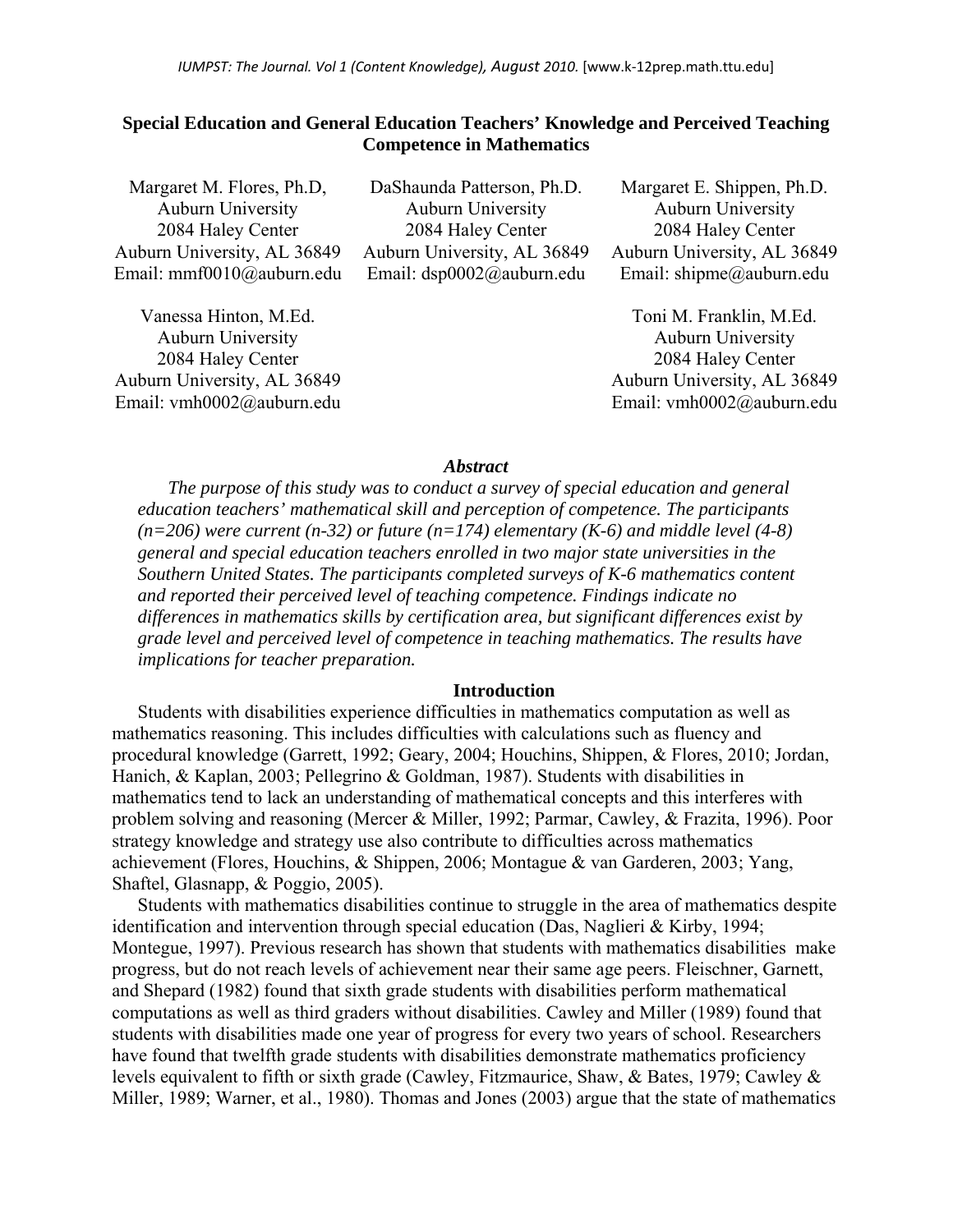achievement for students with mathematics disabilities has not changed over the past several decades. These researchers call for significant changes in instructional practices.

*Educational Reform*: In response to low levels of student achievement, the *No Child Left Behind Act* (NCLB) (2002) holds schools accountable for the adequate achievement of all students, including students with disabilities. The NCLB Act proposes that student achievement will improve significantly and continuously so that all students are proficient in reading and mathematics no later than 2013-2014. To support this expectation, each state has defined "adequate yearly progress" (AYP) to measure its schools' achievement. These AYP standards are primarily based on state assessment results, but include high school graduation rates and school attendance rates. Evaluations of AYP must include the progress of the majority (95%) of students with disabilities included in AYP assessment. The NCLB Act recognizes the needs of students with disabilities and mandates that schools make changes to improve their academic achievement. The inclusion of students with disabilities within a general education reform is a significant step forward for the field of special education. It is also a significant challenge based on current achievement of students with disabilities.

The NCLB Act also calls for all teachers to be highly qualified in each content area that they teach, including teachers of students with disabilities. For example, special educators teaching mathematics are required to be highly qualified in that content area. The notion of highly qualified has been interpreted by each individual state and these definitions vary. Based on a review of state definitions of "highly qualified" for new teachers, requirements include the following: (a) a passing score on a state certification exam in a content area or areas, (b) completing an academic major in a content area or areas, or (c) a combination of certification testing and completion of content area coursework. The call for highly qualified teachers is supported by the *Individuals with Disabilities Education Improvement Act* 2004. Section 612(a)(14) calls for special education teachers to be highly qualified by the NCLB deadline of 2005-2006. The call for increased qualifications of special education teachers is supported by research. Student achievement is higher when teachers are certified (Laczko-Kerr & Berliner, 2002). Students' achievement also increases when their teacher possesses content area knowledge in the subject area taught through either a college major or minor (Kaplan & Owings, 2003). Although these mandates require teacher quality based on coursework and/or assessment, sustained change will involve an intensive investment of resources (Kauffman, 1993) and an organized action plan (Gelman, Pullen, & Kauffman, 2004). In order to begin addressing these challenges, the current state of teacher preparedness should be examined.

*Teacher Preparedness*: Preparedness for teaching specific content has been examined through surveys of teacher awareness and competence in content standards, amount of field experience, and teacher-preparation programs. Research has shown that the National Council of Teachers of Mathematics (NCTM) standards may not be effectively utilized by special education teachers. Maccini and Gagnon (2002) found that a significant number of special education teachers were not familiar with the goals of the NCTM standards. The researchers also found that special education teachers lacked the resources and materials necessary to effectively utilize NCTM standards in their classrooms.

Maccini and Gagnon's (2002) findings raise great concern considering the goals of NCLB that students with disabilities will make adequate academic progress, achieving at grade level within the next decade. Another concern regarding special education instruction in the area of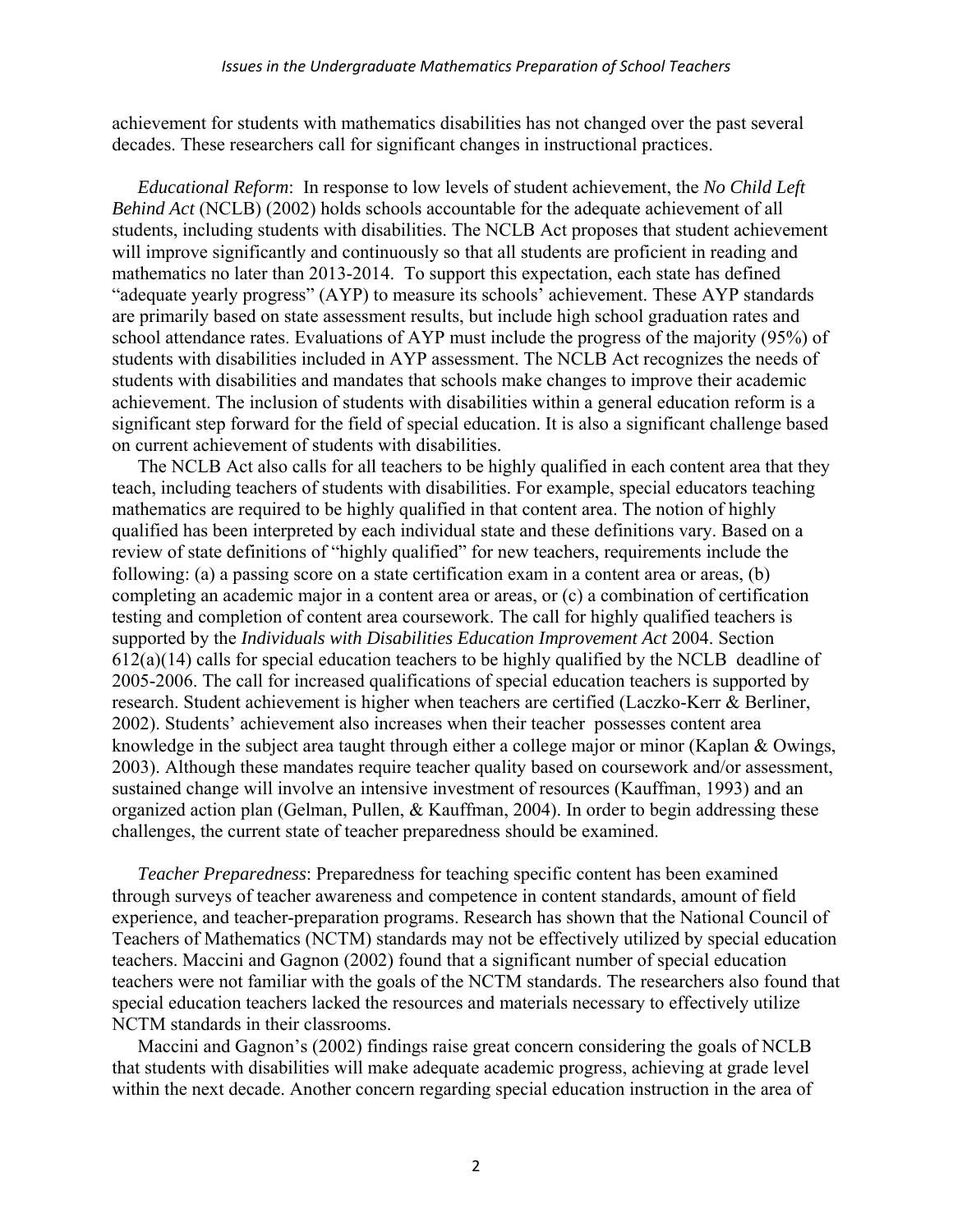mathematics is the method of instruction occurring in classrooms and the mathematical content knowledge and pedagogical knowledge of special education teachers. This leads to questions regarding the preparation of special education teachers by institutions of higher education.

Other concerns in the area of special education teacher preparation exist as well. For example, Bouck (2005) found that a low percentage of beginning secondary level special education teachers had experience working with students at the secondary level. Less than half of the respondents to Bouck's survey reported that they had a field experience at the secondary level. Brownell, Ross, Colon, and McCallum (2005) examined the differences between general education teacher preparation programs and special education teacher preparation programs. These researchers report that there is a lack of research associated with effective special education teacher preparation. They also reported that these programs emphasized knowledge of effective interventions more than content area knowledge.

*Purpose*: With the current state of mathematics achievement for students with disabilities and recent changes in accountability requirements for student progress, there are great expectations as well as challenges for special education teachers. Researchers have brought concerns to light regarding special education teachers' preparedness to meet these challenges (Bouck, 2005; Brownell, et al., 2005; Jones & Thomas, 2003; Maccini & Gagnon, 2002). Researchers have not examined special education teachers' specific mathematics knowledge and perception of competence in the content area. This is of particular concern regarding the current state of mathematics achievement for students with disabilities and recent changes in accountability requirements for student progress and teacher certification. Teaching mathematics requires an understanding of mathematical concepts and knowledge about how children acquire and apply mathematical skills.

It is not known whether pre-service teachers are competent in mathematical knowledge or receive adequate training in teaching mathematics to students with disabilities. Nor is it known whether there is a difference between the preparation of special education teachers and general education teachers in this area. In order to answer these questions, it is important to first examine teachers' mathematical knowledge. The purpose of this study was to conduct a survey of special education and general education teachers' mathematical knowledge at both the practitioner and pre-service levels and investigate their perception of competence to teach mathematics.

#### **Method**

*Participants*: Pre-service and in-service graduate and undergraduate students (n=206) enrolled in either a general or special education program participated in the study. The participants were current or future teachers at the elementary (K-6) or middle (4-8) levels. These particular participants were chosen because the mathematics knowledge surveyed included content through the sixth grade level. The participants were enrolled in two public universities, one located within the Southwestern region and the other located in the Southeastern region of the United States. Participant demographics include  $54\%$  (n = 110) as current or future special educators,  $46\%$  (n = 96) as current or future general educators. Current or future grade level of students taught included  $60\%$  (n = 124) as elementary, grades Kindergarten through sixth grade and,  $40\%$  (n = 82) as middle level, grades four through eight. Gender demographics were 14%  $(n=30)$  male,  $86\%$   $(n=176)$  female. Demographic information associated with cultural background were 5% (n=10) African American, 23% (n=49) Latina/Latino, 69% (n=142) White,  $0\%$  (n=0) Asian, and  $3\%$  (n=5) Other. The participants' ages fell into the following categories: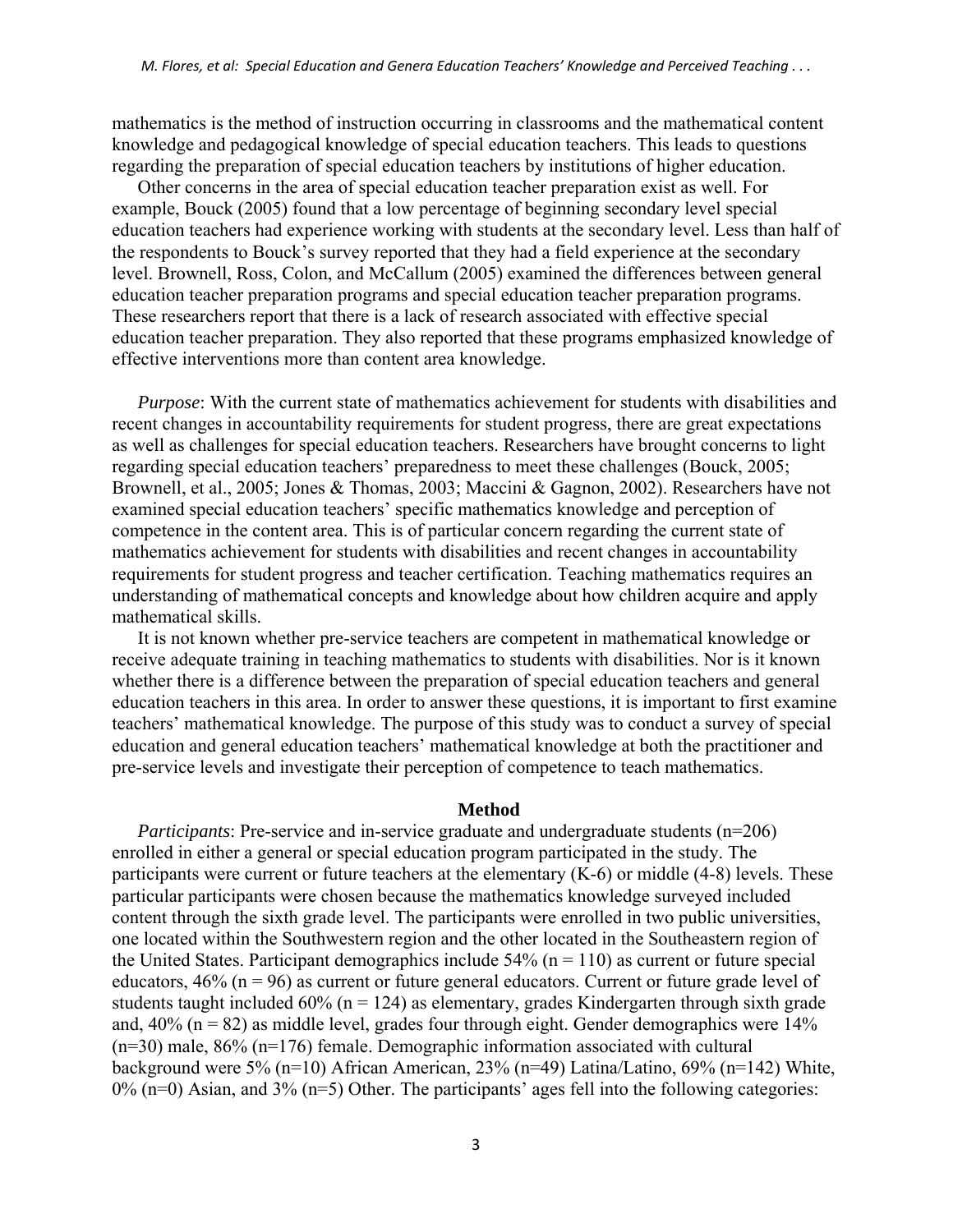18-20 years (20%, n=42), 21-29 years (59%, n=122), 30-39 years (12%, n=25), 40-49 years (7%, n=13), and 50-59 years (2%, n=4). The years of teaching experience were reported as ordinal numbers ranging from 0-13. The demographic data are summarized in Table 1 and Table 2.

|                                                           |     | Table 1. Participant Personal Demographic Information |
|-----------------------------------------------------------|-----|-------------------------------------------------------|
| Male                                                      |     | 30                                                    |
| Female                                                    |     | 176                                                   |
| African American                                          |     | 10                                                    |
| Latino/Latina                                             |     | 49                                                    |
| White                                                     |     | 142                                                   |
| Asian                                                     |     | 0                                                     |
| Other                                                     |     | 5                                                     |
| 18-20 years                                               |     | 42                                                    |
| $21-29$ years                                             |     | 122                                                   |
| 30-39 years                                               |     | 25                                                    |
| $40-49$ years                                             |     | 13                                                    |
| 50-59 years                                               |     | 4                                                     |
|                                                           |     |                                                       |
| Table 2. Participant Professional Demographic Information |     |                                                       |
| <b>General Education</b>                                  |     | 96                                                    |
| <b>Special Education</b>                                  |     | 110                                                   |
| Elementary                                                |     | 124                                                   |
| Middle Level                                              |     | 82                                                    |
| 0 years                                                   | 174 |                                                       |
| 1 year                                                    | 10  |                                                       |
| 2 years                                                   | 4   |                                                       |
| 3 years                                                   | 3   |                                                       |

*Survey Instruments*: Computational knowledge was surveyed using the Math Operations Test-Revised (MOT-R)(Fuchs, Fuchs, Hamlett, & Stecker, 1991). The MOT-R measures mathematical operations skills through the sixth grade level. The MOT-R is correlated  $(r = .78)$ with the computation sub-test of the Stanford Achievement Test (Fuchs et al., This instrument was chosen based on the number of items related to each skill. Rather than one item per skill, the participants had multiple opportunities to demonstrate each computational skill.

3

4 years

Mathematical problem solving skills were surveyed using the *Math Concepts and Applications Test* (MCAT) (Fuchs et al., 1994). The MCAT measures mathematical reasoning through the sixth grade level. The items survey knowledge of number concepts, numeration, applied computation, geometry, measurement, charts and graphs, and word problems. The criterion validity of the MCAT with the Concepts of Number subtest of the *Stanford Achievement Test* was .80 and the internal consistency reliability was .92 (Fuchs et al.). This test was chosen based on the variety of skills assessed and the format of the instrument.

The survey packet also included a questionnaire eliciting demographic information and perception of competence. Participants were asked to identify the following: (a) age; (b) cultural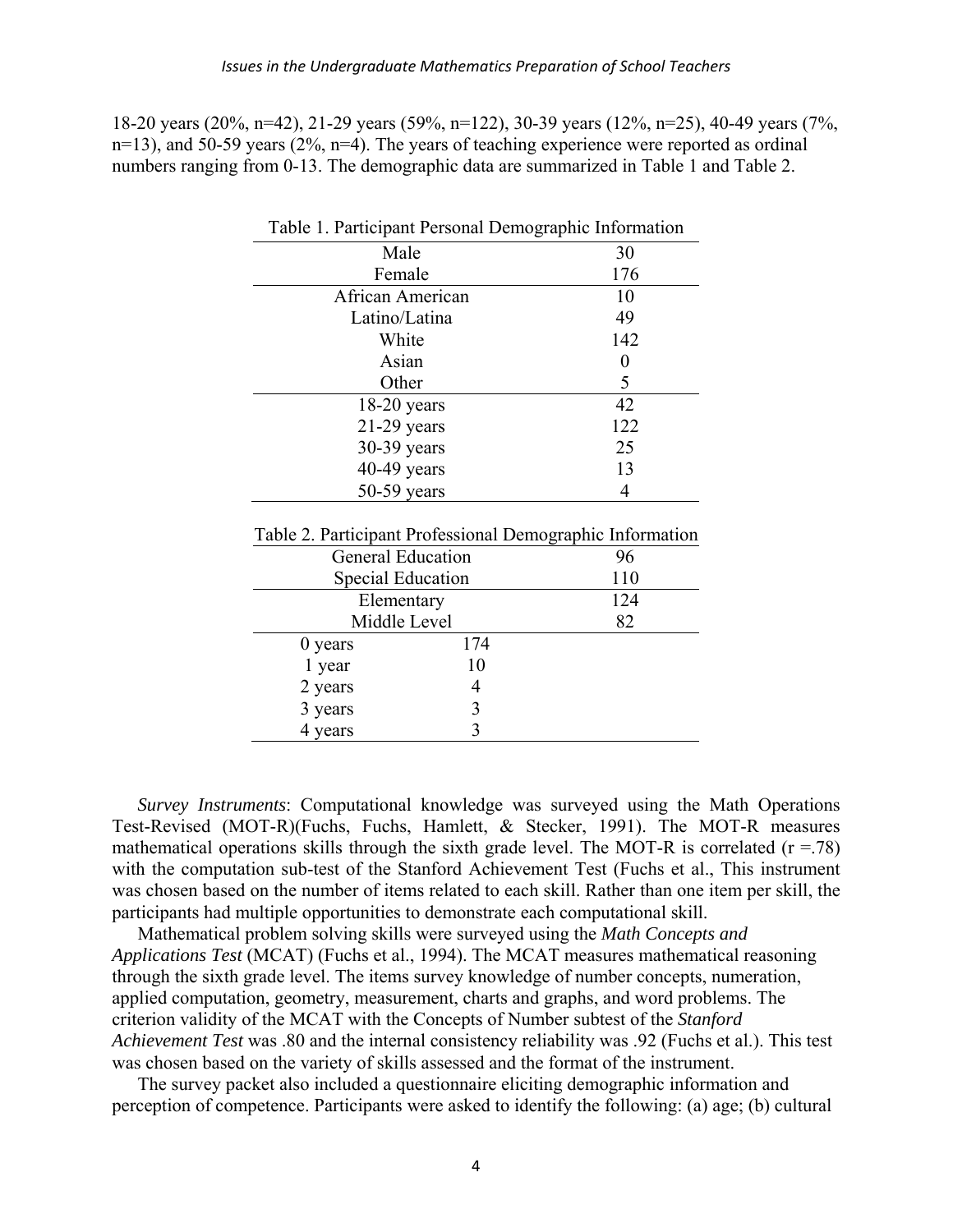background; (c) number of years of teaching experience; (d) area of current or future certification; and (e) grade level at which they taught or would teach. The participants were also asked to rate their competence in teaching mathematics to current or future students as "competent" or "not competent."

*Procedures*: The surveys and questionnaire were distributed and completed by graduate and undergraduate students enrolled in general education and special education courses specific to methods within each major. The participants volunteered for the study and completed the background questionnaire at the beginning of a class meeting. The background questionnaire was completed first so that the mathematics tasks within the problem solving and computation survey did not interfere with the participants' answers, particularly their answer to the question about teaching competence. At the next class meeting, participants completed the computation and problem solving surveys using pencil and paper. No time limit was assigned, but surveys were completed in an average of 30 minutes. The order of the computation and problem solving surveys were counterbalanced so that half of the participants completed the computation portion first and the other half completed the problem solving portion first.

### **Data Analysis and Results**

 A 3 X 3 Multivariate Analysis of Variance (MANOVA) was conducted. The 3 (grade level, certification area, and perceived competence in teaching mathematics skills) X 3 (percent correct for computation skills, percent correct for problem solving skills, and total percent correct) MANOVA was conducted using the Statistical Package for the Social Sciences (SPSS) version 16.0. The independent variables were (a) *grade leve*l representing elementary and middle level, (b) *certification* representing general and special education, and (c) *competence in teaching mathematics skills* representing "yes" or "no". The dependent variables were the percent correct scores on the computational and problem solving portions of the survey instrument completed by the participants and the total percent correct.

The results of the MANOVA indicated a significant main effect for grade level (elementary vs. middle), Wilks' lambda  $\lambda = .96$  F (3, 191) = 2.68, p < .05, and a highly significant main effect for perceived competence in teaching mathematics skills, Wilks' lambda  $\lambda = .88$ , F (3,  $191$ ) = 9.05, p < .01. The univariate tests associated with the grade level main effect were significant for middle level teachers showing higher scores in computation skills,  $p$ < .05, with no significant differences between elementary and middle level teachers for problem solving skills. There was no significant main effect between general education and special education teachers across all dependent variables. The univariate tests associated with the perceived competence in teaching mathematics skills main effect were highly significant indicating that participants noting higher levels of competence in teaching mathematics showed higher scores in problem solving skills, p< .01, with no significant differences between those who indicated competence in teaching mathematics and their computation scores.

## **Discussion**

The purpose of this study was to conduct an initial survey of special education and general education teachers' mathematical knowledge at both the practitioner and pre-service levels. In addition teachers reported their perception of competence to teach mathematics. The participants demonstrated their knowledge of mathematics skills ranging from the kindergarten level to the sixth grade level.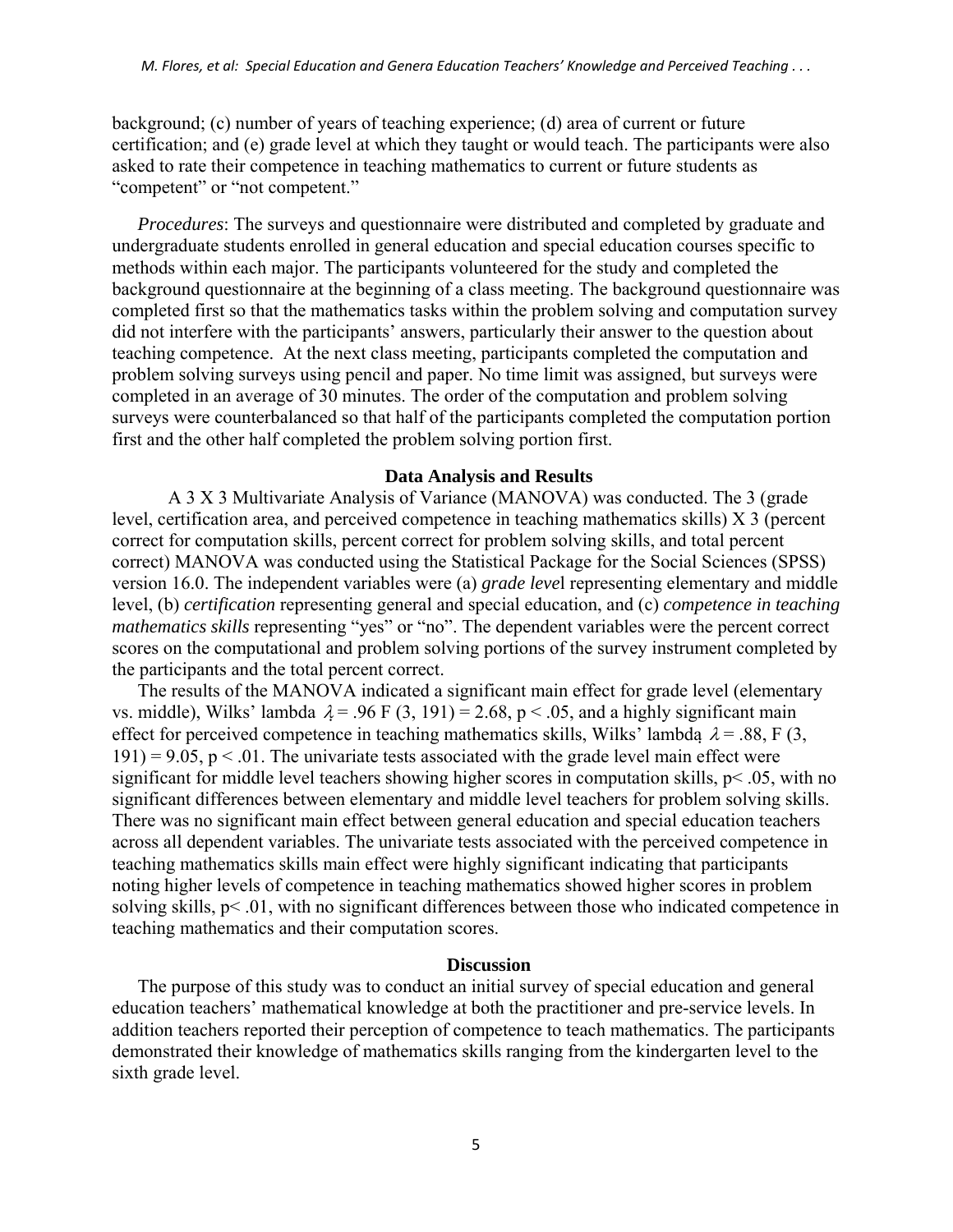*Findings related to certification*: No other research related to special education teachers' actual competence and perceived competence has been conducted. Researchers have found differences between groups in other areas, such as reading (Bos, Mather, Dickson, & Babur, 2001; McCutchen et al, 2002; McCutchen et al., 2002). The results indicated there were no differences in general education and special education teachers' performance on the problem solving portion of the survey (mean of 83% correct for both groups) and the computation portion of the survey (mean of 83% for general education and 81% for special education). This lack of difference is significant and has implications for teacher preparation. In the wake of the reauthorization of NCLB (2002), it is important to note that despite differences in preparation and highly qualified status, both groups performed at the same level. It is unknown whether the changes made in certification had an impact on this finding or if teachers' mathematics skills were similar prior to these changes. There was no difference in general education and special education teachers' perceived competence in teaching mathematics. This appears to be a logical finding since both groups performed similarly.

*Findings related to grade level*: The results indicated significant differences by grade level of teaching and perceived level of competence in mathematics skills. Middle teachers performed significantly better than elementary teachers with regard to computation (mean of 80% for elementary and 84% for middle level teachers). There were no differences found between grade levels with respect to problem solving.

*Findings related to problem solving*: Another interesting finding is related to teachers' perceptions of their competence to teach mathematics. Differences in teachers' reports of competence were related to their problem solving performance. Teachers who reported feeling competent to teach mathematics performed better on the problem solving portion of the survey (87% correct) than those who did not report feeling competent (80% correct).

*Teachers' performance across grade level and certification*: There were certain areas in problem solving and computation that appeared to be problematic across all participants. In the area of computation, items involving fractions or decimals were missed the most. Over half (50- 63%) of the participants had difficulty with the following: (a) adding and subtracting fractions and mixed numbers with like denominators; (b) adding fractions with unlike denominators; (c) multiplying fractions and mixed numbers; (d) multiplying decimals; and (e) dividing decimals. In the area of problem solving, participants had difficulty with items involving measurement, capacity, and multiple step word problems that required more than one operation. Over half (50- 63%) of the participants had difficulty with the following: (a) converting centimeters to meters; (b) adding yards, feet, and inches with regrouping; (c) determining the volume of a cube when given the measurements of the height, base length, and base width; and (d) solving a word problem involving the purchase of multiple items and the earning of stamps for purchases up to and over a certain amount. These types of mathematical difficulties are similar to those demonstrated by children in schools (Flores, Houchins, & Shippen, 2006; Montague & van Garderen, 2003; Yang, et al., 2005). It is unknown whether there is a connection to teachers' knowledge or level of comfort with these types of mathematical tasks.

*Limitations and Suggestions for Future Research*: Results of the current study do have limitations. Although the majority of the participants were pre-service teachers, the participants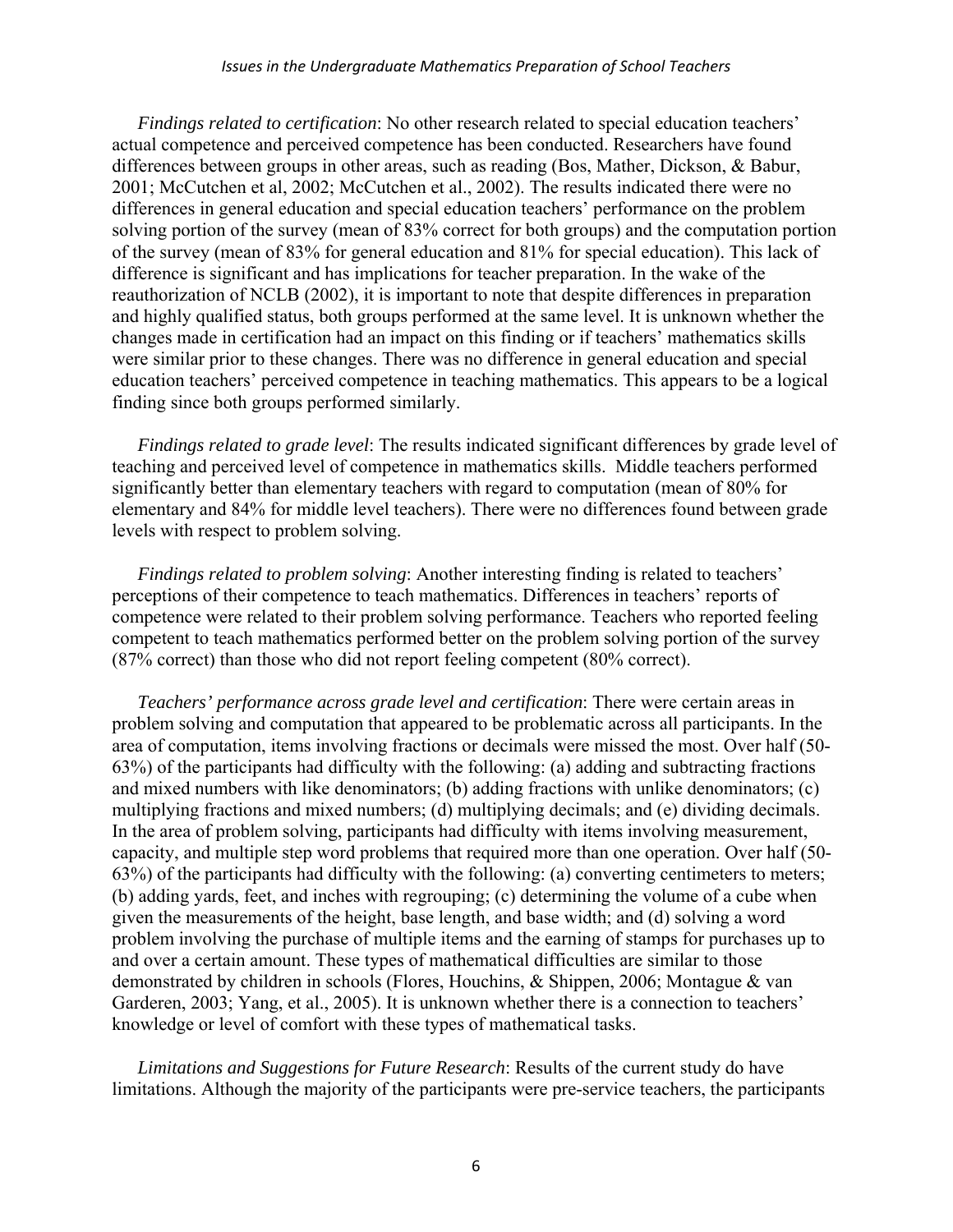who were certified teachers may have received their teaching preparation from other institutions and/or in other regions of the country. The majority the sample came from two geographical regions of the country; therefore, the results may not be representative of the whole country.

This study did not explore the differences between the types of teacher certification programs. All of the teachers included in this study had been or were currently enrolled in a traditional preparation program. Teachers who matriculate through a traditional preparation program may have experiences that differ from those who complete an alternative program. As a result, teachers trained in alternative programs may lack pedagogical skills, thus making them less prepared (Tissington & Grow, 2008).

The variations in certification types, and the subsequent experiences that are inherent to both types of programs, could potentially reveal differences in perceived competence and performance. As the number of alternatively certified teachers increases, particularly in the field of special education, it may be beneficial to note their perceptions regarding mathematics instruction. Researchers should consider this variable in future investigations.

Continued investigation is need in higher level mathematics skills as this study addressed only skills from kindergarten through the sixth grade. For example, secondary general and special education teachers could be surveyed with regard to their knowledge of algebra, geometry, and other areas of mathematics included on high school exit exams. Teacher certification standards have changed significantly for special education teachers at the secondary level. The effect of these changes is unknown.

*Conclusion*: Ongoing emphasis on teachers' accountability and development of content knowledge is critical for several reasons. First, the confluence of federal legislation has thrust education into the accountability age, mandating clear expectations for the requirements necessary to enter the field of education. Teacher preparation programs have responded to these demands of increased teacher quality, yet it is necessary to continuously monitor pre-service teachers' skills in order to continue meeting these requirements.

Second, research has established the relationship between student achievement and teacher competency. This is of particular importance for students with disabilities. As they are held to higher standards of achievement, it is necessary that the teachers who serve them are competent in both content area material and strategies for conveying that material in a manner that meets individual student needs. Thus, maintaining high levels of teacher competency may contribute to higher rates of student success.

## **References**

- Bos, C., Mather, N., Dickson, S., Podhajski, B, & Chard, D. (2001). Perceptions and knowledge of pre-service and in-service educators about early reading instruction. *Annals of Dyslexia, 51,* 97-120.
- Bos, C., Mather, N., Narr, R., & Babus, N. (1999). Interactive, collaborative professional development in early reading instruction: Supporting the balancing act. *Learning Disabilities Research and Practice, 14*, 214-226.
- Bouck, E. C. (2005). Secondary special educators: Perspectives of pre-service preparation and satisfaction. *Teacher Education and Special Education, 8*, 125-139.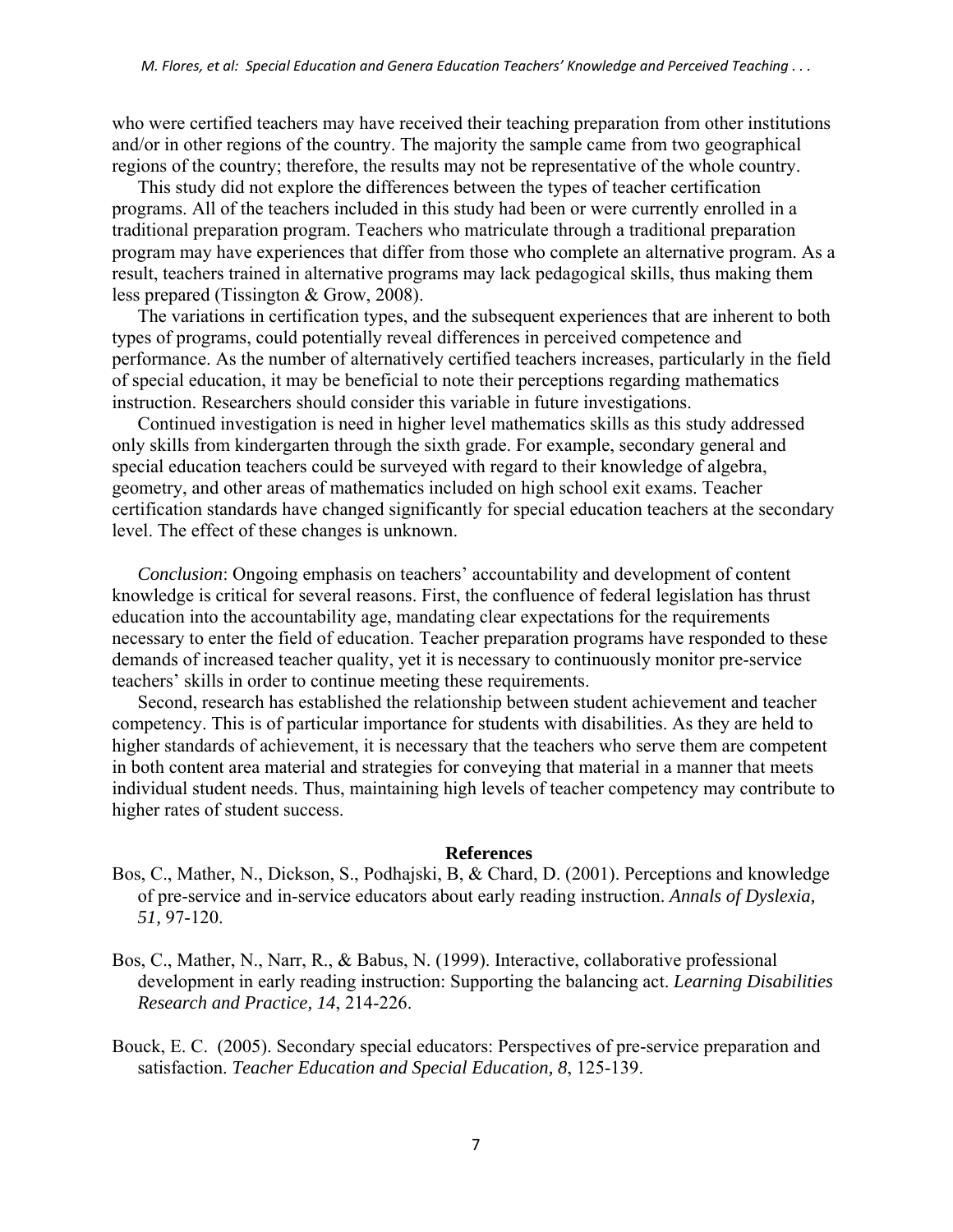- Brownell, M. T., Ross, D. D., Colon, E. P., & McCallum, C. L. (2005). Critical features of special education teacher preparation: A comparison with general teacher education. *Journal of Special Education, 38*, 242-252.
- Cawley, J. F., & Miller, J. H. (1989). Cross-sectional comparisons of the mathematical performance of children with learning disabilities: Are we on the right track toward comprehensive programming? *Journal of Learning Disabilities, 22,* 250-259*.*
- Cawley, J., Fitzmaurice, A. M., Shaw, R. A., Kahn, H., & Bates, H., (1979). Mathematics and learning disabled youth: word problems: The upper grade levels. *Learning Disability Quarterly, 1*(4), 37-52.
- Das, J. P., Naglieri, J. A., & Kirby, J. R. (1994). *Assessment of cognitive processes: The PASS theory of intelligence.* Boston: Allyn & Bacon.
- Fleischner, J. E., Garnett, K., & Shepherd, M. J. (1982). Proficiency in basic fact computation of learning disabled and nondisabled children. *Focus on Learning Problems in Mathematics, 4*, 47-55.
- Flores, M. M., Houchins, D. E., & Shippen, M.E. (2006). The effects of constant time delay and strategic instruction on students with learning disabilities' maintenance and generalization. *International Journal of Special Education, 21*(3), 45-57.
- Fuchs, L. S., Fuchs, D., Hamlett, C. L., & Stecker, P. M. (1991). Effects of curriculum-based measurement and consultation of teacher planning and student achievement in mathematics operation. *American Educational Research Journal, 28,* 617–641.
- Fuchs, L. S., Fuchs, D., Hamlett, C. L., Thompson, A., Roberts, P. H., & Kubek, P. et al. (1994). Technical features of a mathematics concepts and applications curriculum-based measurement system. *Diagnostique, 19*(4), 23–29.
- Garnett, K. (1992). Developing fluency with basic number facts: Intervention for students with learning disabilities. *Learning Disabilities Research and Practice, 7*, 210-216.
- Geary, D.C. (2004). Mathematics and learning disabilities. *Journal of Learning Disabilities, 37*, 4-15.
- Gelman, J. A., Pullen, P. L., & Kauffman, J. M. (2004). The meaning of highly qualified and a clear road map to accomplishment. *Exceptionality, 12*, 195-207.
- Houchins, D. E., Shippen, M. E., & Flores, M. M. (2010). Math assessment and instruction for students at-risk. In R. Colarusso, & C. O'Rourke (Eds.), *Special education for all teachers*. Dubuke, IA: Kendall/Hunt.
- Individuals with Disabilities Education Improvement Acts of 2004, Pub. L. No. 108-446, 118 Stat. 2647 (2004) (amending 20 U.S.C.§§ 1440 et seq.).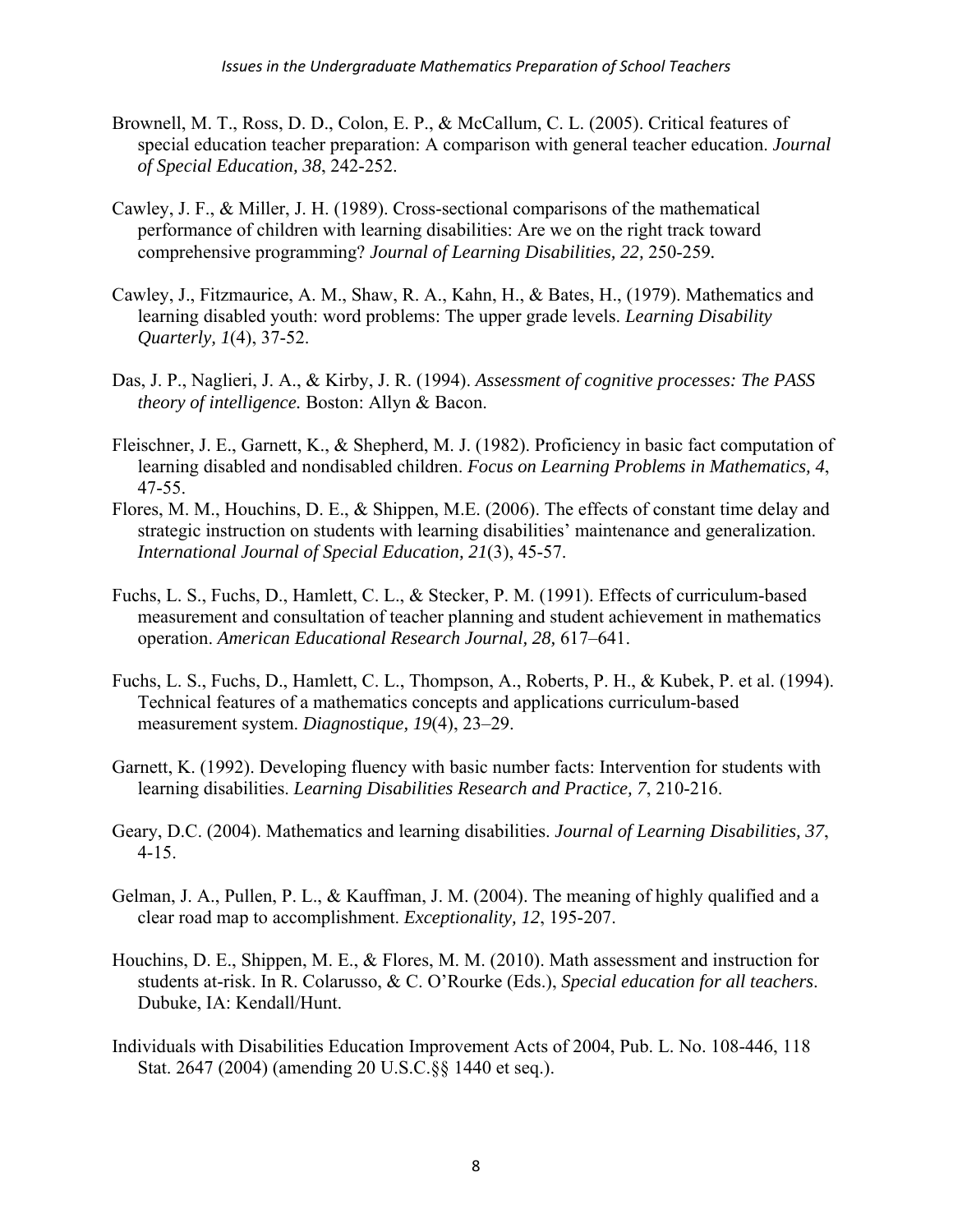- Jones*,* E. D., & Thomas, S. W. (2003). Balancing perspectives on mathematics instruction. *Focus on Exceptional Children, 35*(9), 1-16.
- Jordan, N. C., Hanich, L., & Kaplan, D. (2003). A longitudinal study of mathematics competencies in children with specific mathematics difficulties versus children with comorbid mathematics and reading difficulties. *Child Development, 74*, 834-850.
- Kaplan, L.S., & Owings (2003). No Child Left Behind: The politics of teacher quality. *Phi Beta Kappan, 84*, 687-692.
- Kauffman, J. M. (1993). How might we achieve the radical reform of special education. *Exceptional Children, 60*, 6-16.
- Laczko-Kerr, I., & Berliner, D.C. (2002, September 6). The effectiveness of "Teach for America" and other under-certified teachers on student academic achievement: A case of harmful public policy," *Education Policy Analysis Archives*, *10*(37). Retrieved September, 19, 2005, from http://epaa.asu.edu/epaa/v10n37/.
- Maccini, P., & Gagnon, J. C. (2002). Perceptions and applications of NCTM Standards by special and general education teachers. *Exceptional Children, 68*, 325-344.
- McCutchen, D., Abbot, R. D., Green, L. B., Beretvas, S. N., Cox, S., & Potter, N. S., et al. (2002). Beginning literacy: Links among teacher knowledge, teacher practice, and student learning. *Journal of Learning Disabilities, 35*, 69-86.
- McCutchen, D., Harry, D. R., Cunningham, A. E., Cox, S., Sidman, S., & Covill, A. E. (2002). Reading teachers' content knowledge of children's literature and phonology. *Annals of Dyslexia, 52*, 207-228.
- Mercer, C. D., & Miller, S. P. (1992). Teaching students with learning problems in math to acquire, understand, and apply basic math facts. *Remedial and Special Education, 13*(3), 19- 35.
- Moats, L. C. (1994). The missing foundation in teacher education: Knowledge of the structure of spoken and written language. *Annals of Dyslexia, 44*, 81-104.
- Moats, L. C. (1995). The missing foundation in teacher education. *American Educator, 19*(2), 43-51.
- Montague, M*. (*1997). Cognitive strategy training in mathematics instruction for students with learning disabilities. *Journal of Learning Disabilities, 30,* 164-177.
- Montague, M., & van Garderen, D. (2003). A cross-sectional study of mathematics achievement, estimation skills, and academic self-perception in students of varying ability. *Journal of Learning Disabilities, 36*, 437-448.